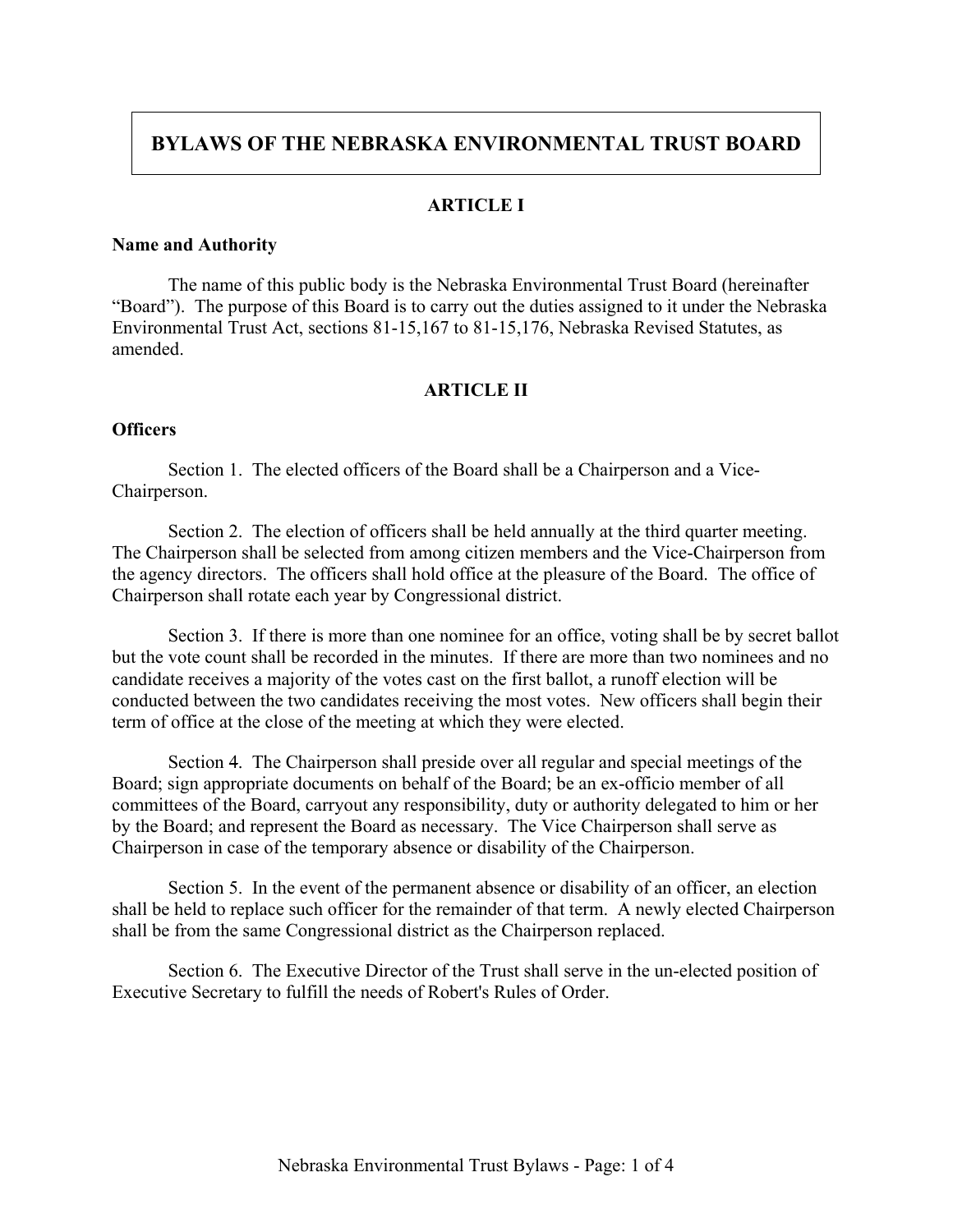## **ARTICLE III**

#### **Board Meetings**

Section 1. All Board meetings shall be advertised and conducted in accordance with the Nebraska Public Meetings Law, sections 84-1408 et seq. Nebraska Revised Statutes.

Section 2. An agenda shall be developed and maintained by the Executive Director of the Nebraska Environmental Trust. Items may be placed on the agenda by the Chairperson or the Executive Director. A tentative agenda shall be provided to all members at least ten days prior to the meeting. Except for items of an emergency nature, the agenda shall not be altered later than 24 hours prior to the commencement of the meeting.

Section 3. A simple majority of the members of the Board shall constitute a quorum and a majority of the Board members present and voting shall be required to take action and make determinations.

Section 4. A schedule for quarterly meetings of the Board shall be established when the Board establishes the annual grant calendar. Except for emergency situations, written notice of the time and place of all special meetings shall be made in advance to all Board members no less than 10 calendar days prior to the meeting.

Section 5. *- Rescinded 4/07/2022 -*

Section 6. At the discretion of the Chairperson, any meeting or public hearing may be presided over by a hearing officer.

### **ARTICLE IV**

### **Committees**

Section 1. The Board shall establish the following standing committees:

A: Executive Committee. Membership: The Chairperson of the Board, the Vice-Chairperson, the immediate Past Chairperson, the Chairperson of the Finance Committee, the Chairperson of the Legislative Committee, the Chairperson of the Grants Committee and the Director of the Nebraska Game and Parks Commission.

Duties: The Executive Committee conducts annual evaluation of the Executive Director; acts as a search committee to develop a list of candidates for consideration by the Board in the case of a vacancy of the Executive Director; and carries out any responsibility, duty or authority delegated to it by the Board.

B: Finance Committee. Membership: One citizen Board member from each Congressional District and one agency director.

Duties: The Finance Committee develops the biennial and annual budget for Board approval; develops policy guidelines for Board approval regarding fund solicitation, receipt, and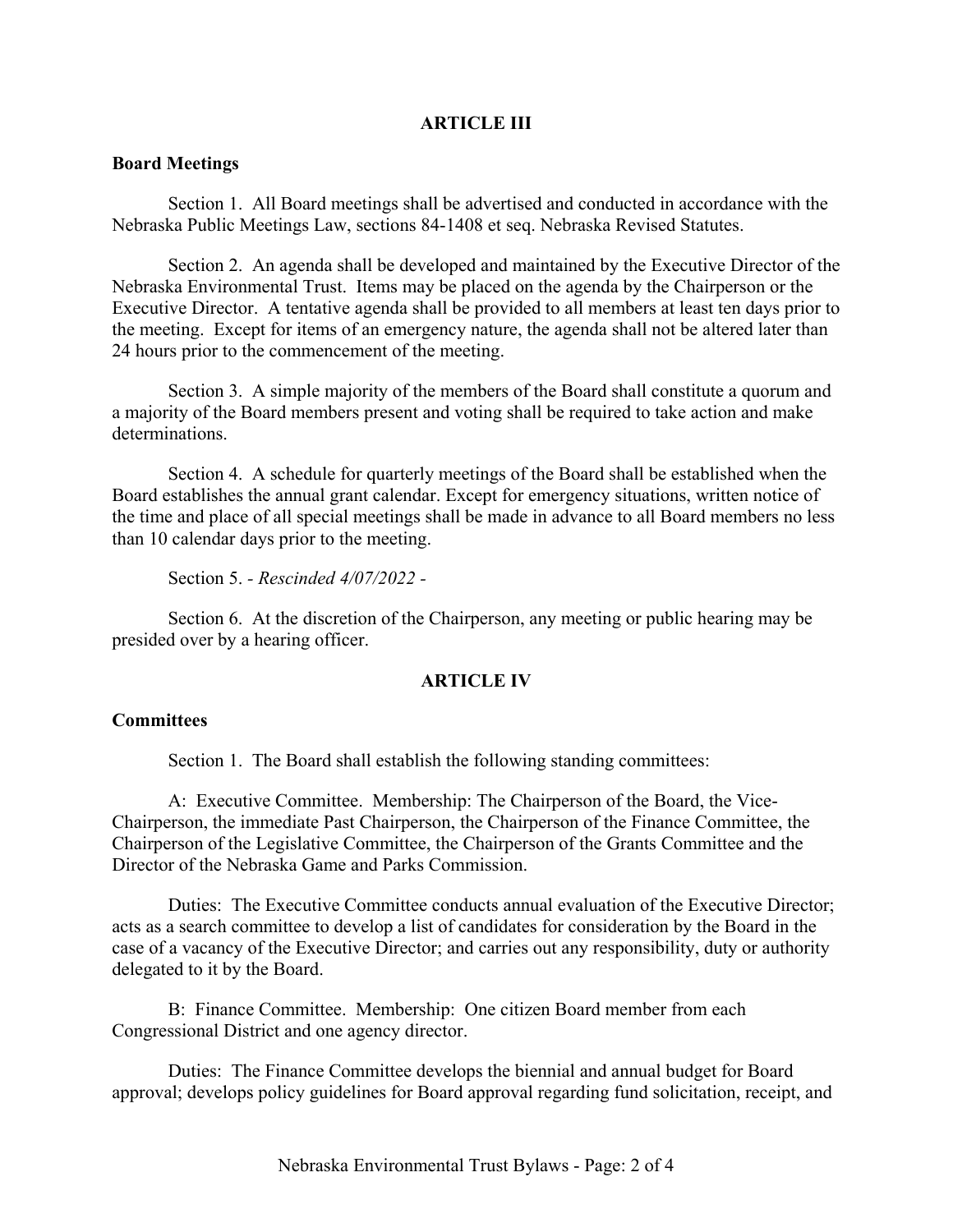fund development programming; makes recommendations to the Board on designation of receipts to the Funds of the Trust; and carries out any responsibility, duty or authority delegated to it by the Board. The Chairperson of the Finance Committee shall be designated the Second Vice-Chairperson of the Board to fulfill the needs of Robert's Rules of Order.

C. Legislative Committee. Membership: One citizen Board member from each Congressional District and two agency directors. One such agency director shall be designated as committee liaison to the Governor.

Duties: The Legislative Committee develops policy guidelines for Board approval to direct staff action on legislation that addresses the operation of the Trust and carries out any responsibility, duty or authority delegated to it by the Board. The Chairperson of the Legislative Committee shall be designated the Third Vice-Chairperson of the Board to fulfill the needs of Robert's Rules of Order.

D. Grants Committee. Membership: Four citizen Board members, at least one from each Congressional District and two agency directors. The Chairperson of the committee shall rotate each year by Congressional district.

Duties: The Grants Committee prepares recommendations on grant application eligibility, ranking and funding levels for consideration by the Board and carries out any responsibility, duty or authority delegated to it by the Board. The Chairperson of the Grants Committee shall be designated the Fourth Vice-Chairperson of the Board to fulfill the needs of Robert's Rules of Order.

E. Performance Review Committee. Membership: The Board Chair and two citizen members, to provide one citizen member from each congressional district, and one agency director.

Duties: The Performance Review Committee conducts a review of grants involving real property annually, including contracting for site inspections, title review and other activities as appropriate. The Committee may recommend to the Board other grant categories for periodic reviews. The Committee carries out any other responsibility, duty or authority delegated to it by the Board.

Section 2. The Board at any regular or special Board meeting may establish special committees, ad-hoc advisory Boards and subcommittees.

Section 3. The Board chairperson shall appoint all chairpersons and members of standing committees, special committees, ad-hoc advisory Boards and committees.

Section 4. A simple majority of the members of a committee shall constitute a quorum. A majority of the committee members present and voting shall be required to take action. Each committee shall meet at the call of the committee chairperson and any standing committee shall also meet at the call of two or more members. Except in case of an emergency, members shall be given at least five (5) calendar days' notice of the time and place of the meeting. Committee members may participate in a meeting by telephone or electronic conferencing so long as each member may hear all other members who are participating.